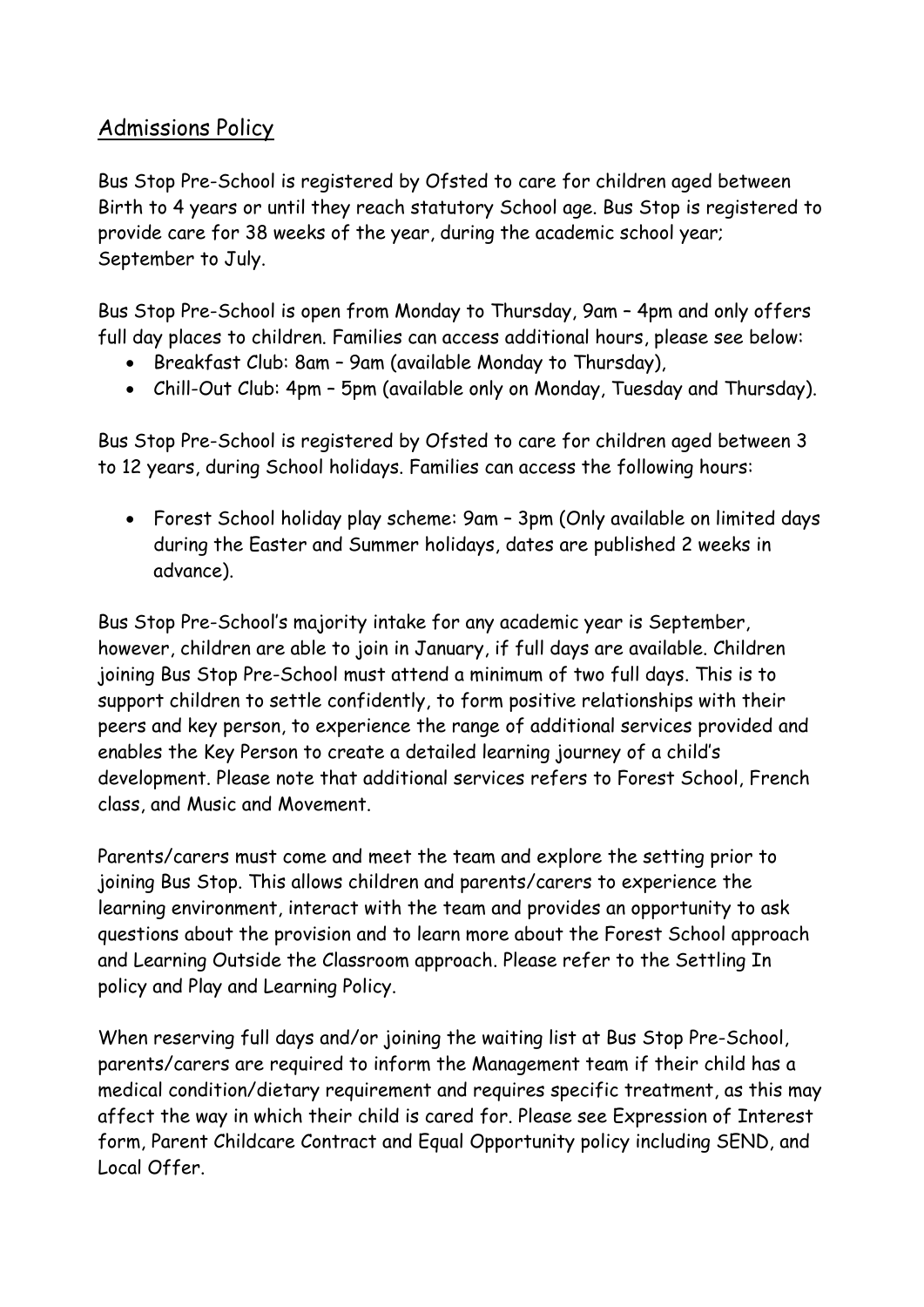### Procedure for Reserving a Place / Joining the Waiting List

- Parents/carers visit Pre-School to meet the team to learn about the Pre-Schools approach to learning and the Forest School approach,
- Parents complete an Expression of Interest form and give signed consent to be contacted by telephone or emailed by the Pre-School, as part of the Admissions process,
- Parents are sent a Child Record form and £30 non-refundable deposit form via email. Both forms and deposit are to be returned to Pre-School,
- A confirmation email is sent to parents/carers confirming receipt of the forms and deposit,
- An offer of full days is made (if available) / or confirmation of a place on the waiting list is made.
- Once parents/carers have accepted an offer of full days a confirmation email is sent and information of the Settling In procedure is sent via email. Please see below for waiting list procedure.

## Waiting List

Bus Stop Pre-School operates a waiting list, which is reviewed regularly. If preferred full days are unavailable, children are placed on the waiting list and priority full days are allocated as follows:

- Existing child at the Pre-School wishing to increase days.
- Siblings of existing children.
- Siblings of children who have left for School, however are on the waiting list.
- Lengths of time on the waiting list.
- Children with special educational needs and disability.
- Looked after children.

Parents/carers on the waiting list are contacted if a place becomes available and or contacted if their place on the waiting list has not changed.

## Admission Documents

Before a child can be left in the care of the Bus Stop Pre – School team, parents/carers must complete the Child Record form, Parent Childcare Contract and have signed and dated the Induction Checklist. This is a statutory requirement of the Early Years Foundation Stage, 2021.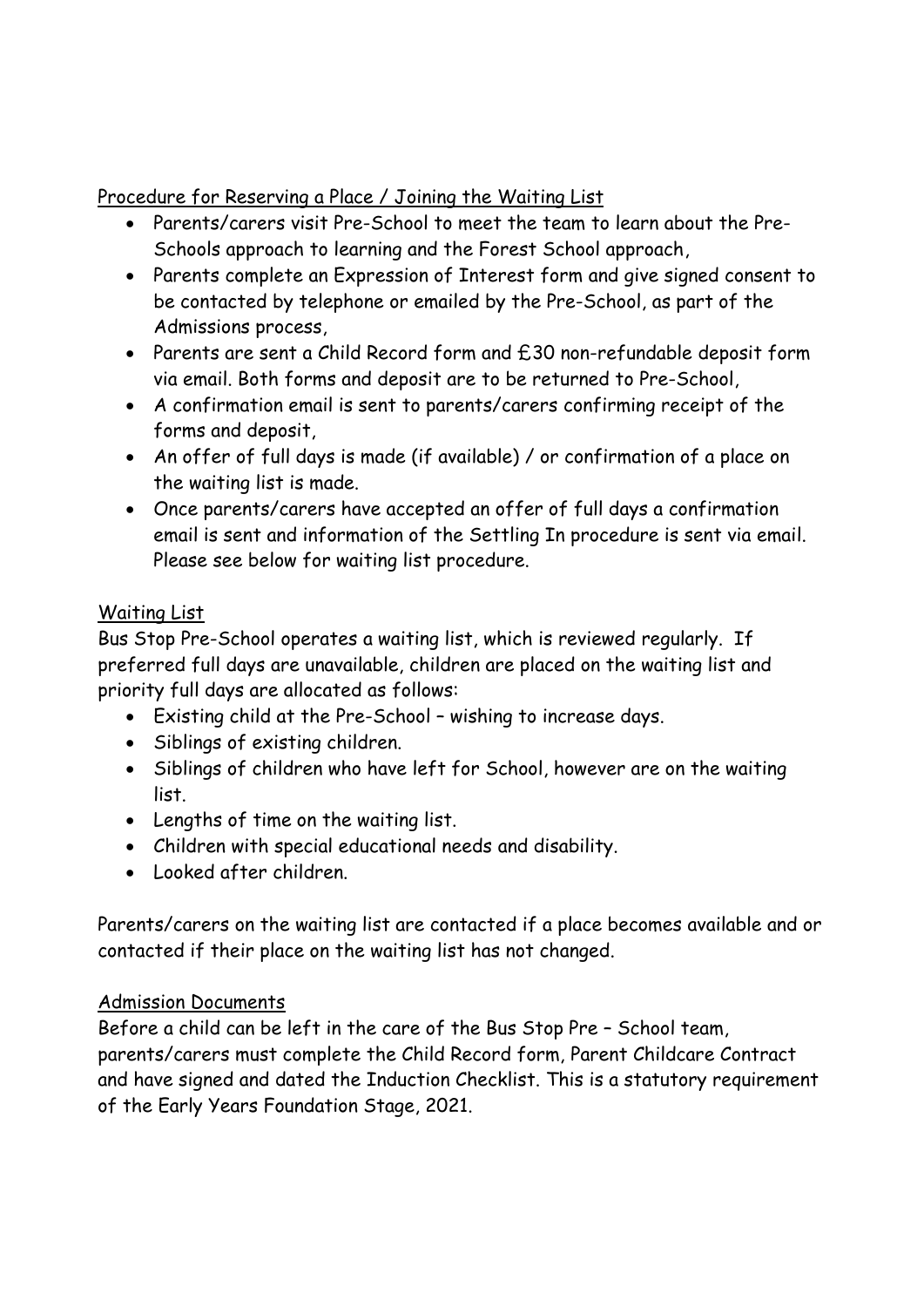The Induction Checklist is discussed in detail during the Parent Information Evening which takes place before the children's Settling In visit. The settings policies and procedures are clearly explained during this time and parents are directed to view all the settings policies on line at [www.busstoppreschool.co.uk](http://www.busstoppreschool.co.uk/) or in the policy booklet on the Parent/Carer display table above the children's trays. Please refer to the Settling In policy and procedure.

#### Pre-School Charges

During the Admission procedure all parents/carers received a Starter Pack before joining the Pre-School and within the Starter Pack each child is allocated an individual start date. Parents/carer are charged Pre-School fees from their child's allocated start date. If a parent/carer needs to change their child's start date, they will still be charged as staffing has been put in place from the start dates. If the Pre-School needs to change a child's start date, parents will be informed and charged from the new start date given to them by the Pre-School.

In the event of an emergency closure, if a child is off sick, or a child goes on holiday during term time, fees continue to be payable. Please refer to the Parent Childcare Contract and Emergency Closure Policy.

Please see the Bus Stop website for further details on Pre-School fees and please refer to the Parent Childcare Contract for information regarding notice of cancellation/changes to days previously booked.

#### Deferring Infant School place for Summer born children

Bus Stop Pre-School is happy to support parents/carers who may decide to defer their child's place at School until they reach statutory School age.

Before making this decision, Bus Stop Pre-School requires parents/carers to have regard for the following statements:

- Parents/carers understand that Bus Stop Pre-School is only able to deliver the Development Matters in the Early Years Foundation Stage (EYFS) 2021, curriculum to their child.
- Parents/carers must inform the Management team one year in advance of their decision to remain at Pre-School for the following academic year, to ensure space on the next academic year's cohort of children.
- If a parent/carer decides to send their child to School before they reach the statutory School age, when previously they have deferred their School place, parents/carers must give half a terms written notice and understand